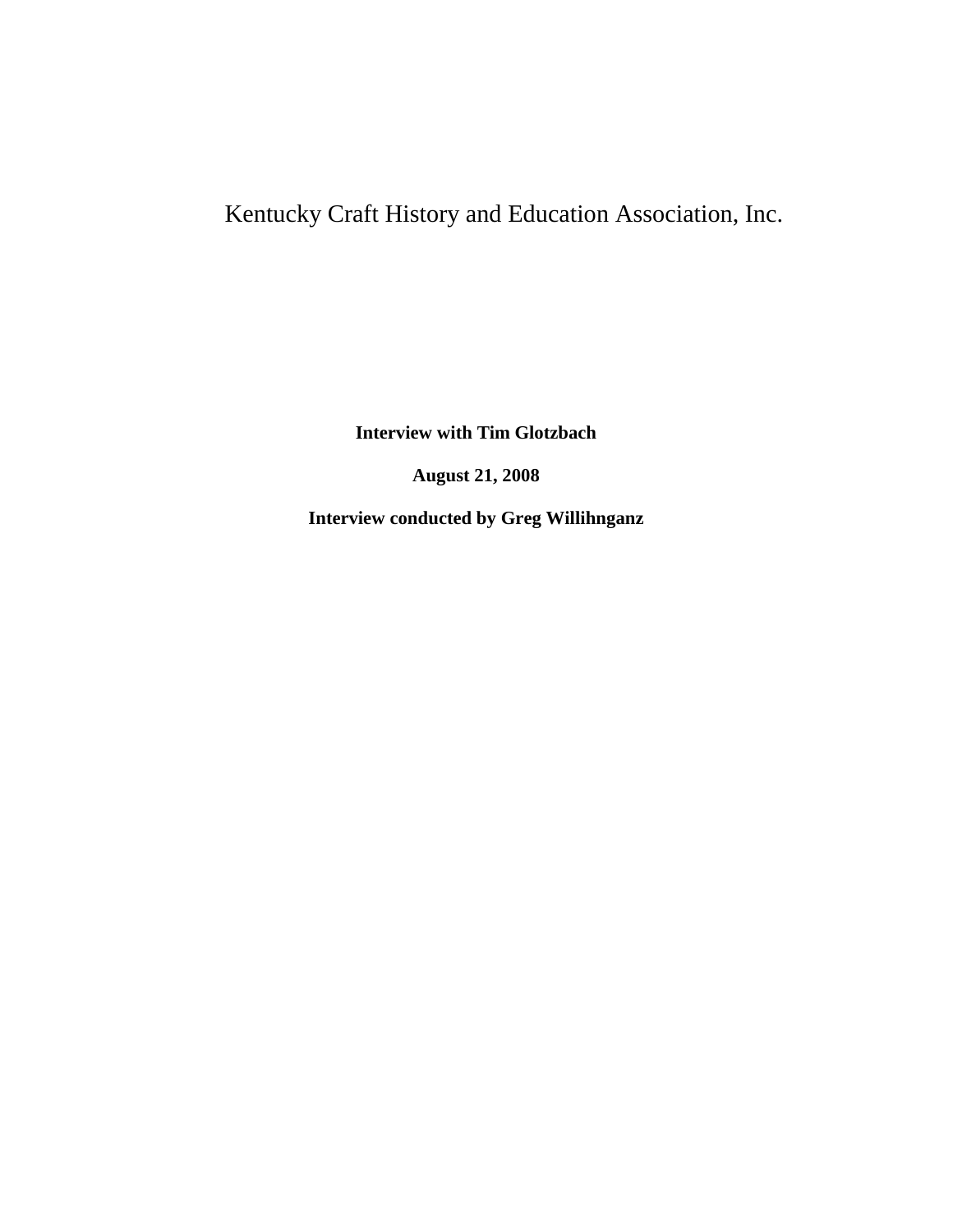WILLIHNGANZ: Greg Willihnganz. Today I'm going to be interviewing Tim Glotzbach at Susan Goldstein's house in Lexington, Kentucky, for the Kentucky Craft History and Education Association. Welcome, Tim.

GLOTZBACH: Welcome, thank you.

WILLIHNGANZ: Uh, tell me if you can in a sentence what type of work do you do?

GLOTZBACH: Well, I currently serve in Administration at Berea College. My current position is the Director of Student Craft Programs at Berea College which really entails supervision of the soon to be six craft areas. Jewelry and metals will be new. We also have a broom making facility, a wooden furniture facility, weaving, blacksmithing and ceramics. In addition to that, we have two galleries on site at Berea College, the log house which is a wonderful old structure there and then in Boone Tavern. We have a gift shop there. So it comprises of supervising about fifteen staff members and about a hundred and thirty students who are part of our labor program. The craft program at Berea College of course produces a line of contemporary and traditional craftworks that are sold nationally and internationally through catalog or on our online website.

GLOTZBACH: Wow. That's quite a program. Tell me a little bit more in terms of, uh, you explained earlier to me how this works with the college and what a traditional it's been. Maybe we can just document a little of that.

WILLIHNGANZ: Berea College was the first college in the south to offer higher education in both African American and white students at a time when it was not popular to do so prior to the civil war. But their history and their mission is to serve underserved populations and by that most of that mission comprises the thirteen Appalachian states where students who come from that area may not have the financial means in any way, nor do their families possess the knowledge of how they can obtain a higher education so Berea college offers that education to what we call student of great promise. So the students are very bright but they come from families in many cases that are, they are first generation college students. They, in essence, come tuition free to Berea College. However, Berea College has a labor program so each student comes and works in some capacity on campus ten to twelve hours per week and that in turn helps to subsidize their education. They are paid for the time they are there but those jobs can comprise anything from working on the grounds crews to cooking in the cafeterias, to housekeeping to working in student crafts to working in an office. They may be even doing research or acting at a T.A. for a class. So it's a unique college in which the students become a major workforce for the college and are very very important to seeing the college move forward. But it's a dynamic and an organic institution as you can imagine because every four years, or every year, a new group of students come in and so they're learning. But it's a learning, labor and service organization. We look at labor as being an important part of understanding the worth of labor in the life that we have and how that supports the work of other people. So it's a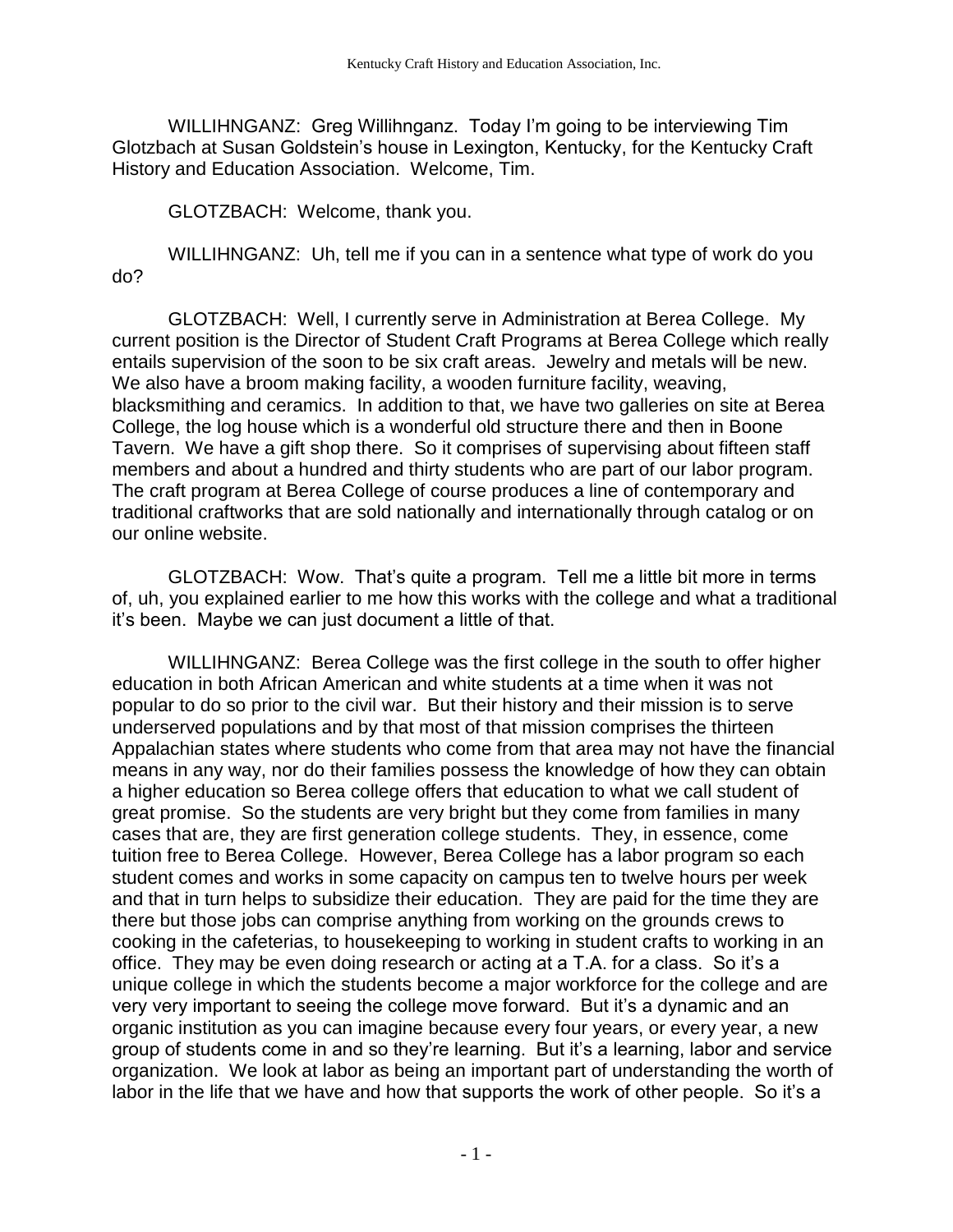symbiotic relationship and so the jobs the students have are to, yes, they learn skills with us in student crafts, but in any area, no matter where they work, there is supposed to be an educational component. What am I learning? How am I learning about life? And how am I learning about working with other people? How am I learning about the supporting organization? Maybe I'm learning specific skills but we always try to relate the labor position to the student's major in some way. And that can be interesting for us in student crafts when we have a biology major, you know, who's also in the woods studio. But they're very good because we start to understand about organization, the scientific process; there are many things we can include in there that helps students with that. Blacksmithing I think in many cases people confuse it sometimes with farriers, you know. And if you talk with any farrier they will tell you right away that being a farrier and being a blacksmith are too very different things. They are very proud of that because they support the horse industry in a very direct and unique way. They are as important as the veterinarians and the trainers and every thing else. But the blacksmithing that we do, which was, you know, it's a time honored profession. Most of the things now become ornamental or utilitarian. Contemporary blacksmiths, and there are a good number of university programs that still offer blacksmithing as a course of study for graduate students, hinges on the sculptural as well as the functional. Gates, grills, fences, plant hooks, plant hangers, plant stands, those things now that architects would use in homes that individuals might commission artists to do. So they are ornamental, decorative, functional and they kind of fall between the purely sculptural items to the very decorative and architectural items that we might expect from history in cities such as Philadelphia or New Orleans where over the years many blacksmiths have worked to recondition and repurpose homes with pieces that are period pieces.

WILLIHNGANZ: That's really very interesting. Now tell me about your own background in terms of the arts or craftwork or anything you've done over the years.

GLOTZBACH: Well, I grew up in southern Indiana and in my undergraduate education decided to pursue graphic design and advertising which seems to be an appropriate place to be but along the way started to take jewelry and metals classes and had intended to open a studio when I graduated. But just prior to that, my senior year, I had a chance to help teach a freshman class and I fell in love with education, as a senior. So, redeveloped my whole plan for the future and ended up going on to graduate school to pursue all my graduate work and then started teaching in upstate New York in an undergraduate program in the state university system there. Spent three years there and then came to Kentucky in 1981 and spend twenty-one years at Eastern Kentucky University in the jewelry and metals program. So I've been a maker my whole life. Growing up on a farm, I happened to grow up on a farm where we made and prepared. So I think part of that was having uncles that were carpenters and brick masons and having a great-grandfather who was a woodworker. Maybe some of that was in my being, I don't know. You know, I found out about a lot of that later in life but I've spent my life in higher education and really enjoyed teaching, working in gold and silver. And so I have a mixed background, love education, have been involved in administration for the last ten years, but really it's been a unique journey. I, at one point, decided that I liked opening doors for faculty members, for staff members, I liked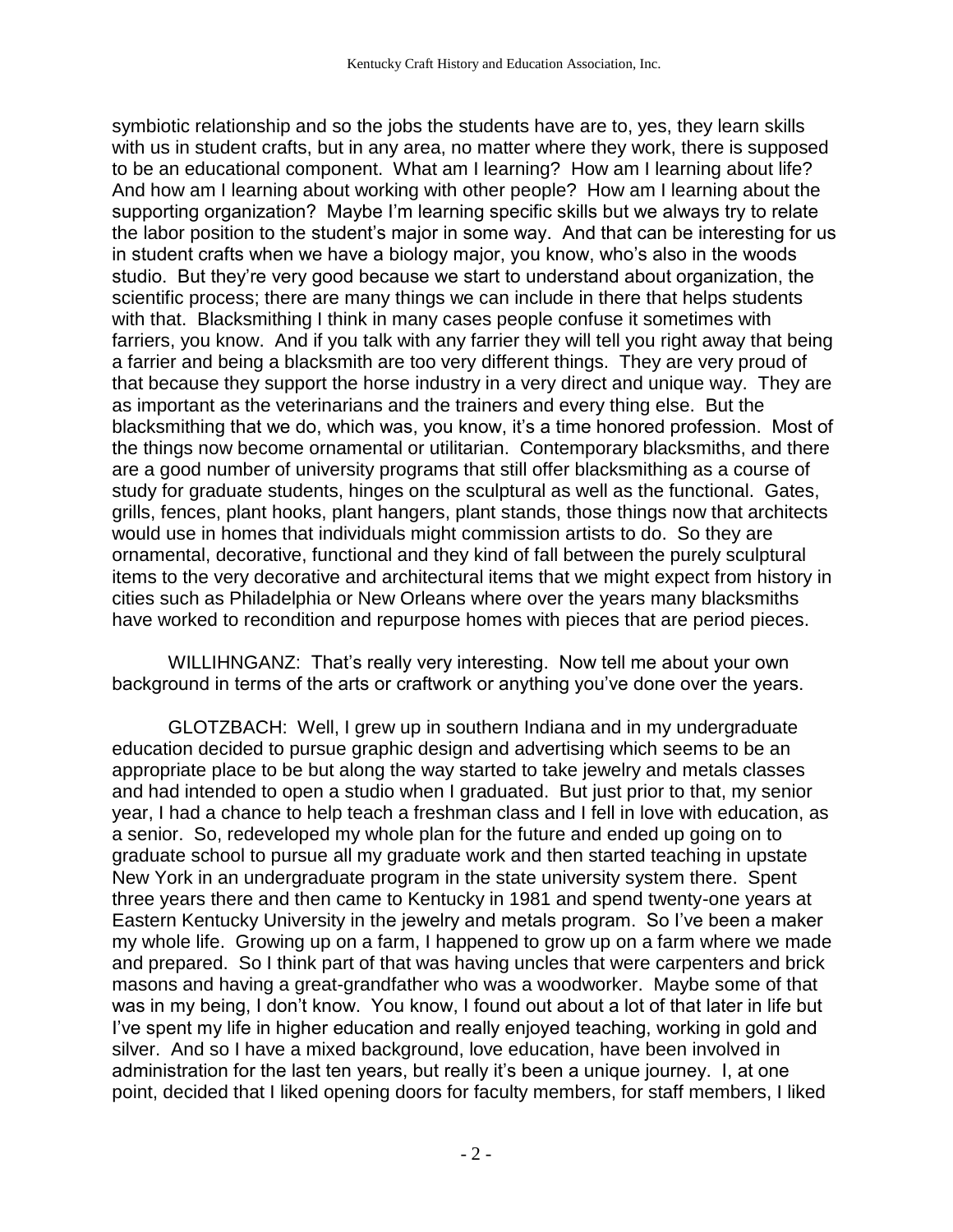being able to guide and direct organizations to both benefit students and staff. And, you know, my goals have changed I guess in life now when I got to my late forties and fifties and you know I have really enjoyed the opportunities to work in that capacity. Still have a studio. Don't probably work in my studio as much as I did but I really think as a faculty member it's really important to show the students how important work is but I'm getting ready to develop the new jewelry program at Berea College so I will get back into education. I have found a way to get back as well as administrate. I'm looking forward to that.

WILLIHNGANZ: So you do jewelry in your studio?

GLOTZBACH: Jewelry. I would characterize myself as a jeweler and a silversmith. I love sterling silver, have always worked in that discipline as much as anything, like the churchical pieces, have been able to produce some commissions for churches and things. Much of my own work is a little more sculptural in nature, all wearable pieces but I love the opportunity to adorn the body, love being involved with an individual and . . . .

WILLIHNGANZ: Well I notice your body isn't especially adorned?

GLOTZBACH: It's, you know, it's interesting. People ask me that and uh, I guess it hasn't been. You know, I wear a wedding ring and that's about it. Much of it for me is the process. I love the medium. I guess I kind of fell in love with it in undergraduate school. It's malleable and yet it isn't. I found myself sitting in the studio making mistake after mistake and never being frustrated. Any graphic design, I'd make one mistake and I'd say I don't want to sit here and do this. And so I realized finally what a friend of mine said, "I think you're in the wrong area." And I said, "Well, I think you're crazy." And he said, "You're frustrated here and you're never frustrated downstairs in the jewelry studio."

WILLIHNGANZ: Wow.

GLOTZBACH: So I started to understand that it really was something and I dearly love, as I said, the process. I think I am a process person. You can take things through those steps. It's a little bit of right brain, left brain maybe for me. Well you know I told someone once, they said, "What would you be doing if you weren't a metalsmith and jeweler?" And I said, "Well, I really would feel happy as a landscape architect." I could work facilitating the role of interior designer looking for the work of an artist. I'm unhappy with finished carpentry. I love construction sites. I think it has to do with the creative element. Even being outside, I always said that my dream was to have a small bulldozer and enough acreage that I could just move dirt around, you know, and create a lake one day and fill it in the next day and that type of thing. I don't know if this is the same way for all creative individuals, all creative types but I think it has to do with this idea of seeing things developed, coming up with unique solutions and I think that's where artists and designers probably . . . . you know there's a wonderful book out by David Pink, I don't know if you read it, called Whole New Mind, in which he talks about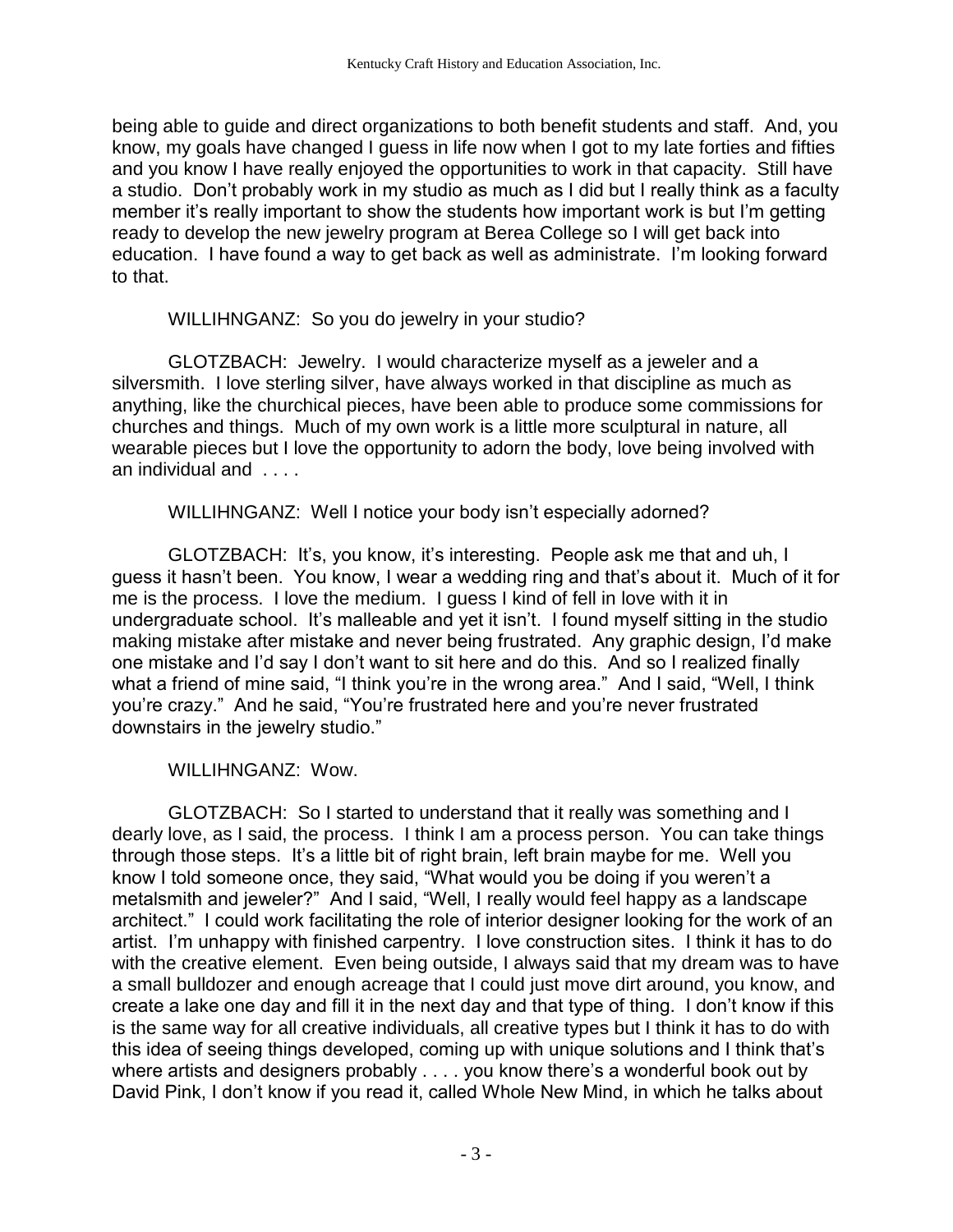that the future of innovation and creativity could rest in the United States. One of the things that we have in the world economy is that we've always been innovators. We haven't been imitators. You know, we haven't been like many companies. I listened to the chairman of Sony Corporation talking, a Japanese gentleman, one day and he said, "You know, we've been the imitators. We've taken those objects other people have developed and we've reengineered them and found ways to make them work better." And they understood that and it was wonderful to hear the president of Sony talk about and they were very comfortable with that. They didn't feel the need to invent the things, but they felt a strong need and a mission to make them work better, more, maybe in a more sophisticated way or whatever. And so I think, you know, a creative individual sometimes, I think we, I love that innovation. And that's why I have a lot of interests and a lot of pursuits, from being able to put up a wonderfully straight line along a ceiling if you're painting it in and everything else. Maybe that goes back to craftsmanship or maybe it's just obsessive compulsive in nature. (Laughter) But I think you find it in a lot of creative people. They're a multitude of things so you're friend is a bookbinder who also enjoys silversmithing. It's part of the making. It's part of the invention. It's the respect for another discipline. It's the need to know as an educator or to learn possibly. There's so many new things out there that, uh, and, you know, I guess the desire is always there to learn.

## WILLIHNGANZ: (inaudible)

GLOTZBACH: I've always respected the individual artists who have made that choice to pursue art as their career and their livelihood where their means of living depends on their ability to create the works and then to market or merchandise the works. I think there is part of that sensibility that many of us who are not, I don't earn my income from the production of work, but my income is based on that same, that same premise. It's that creative element in everything else, whether we're resolving situations in solutions academically or administratively, or resolving situations in solutions where it's charging a material, I think that's the thread that flows through. You know, it's that relationship. But I do find many people who do have a hard time. I think back to your original question and intent, it is harder sometimes for people to do it. I think they do it because it, they see it as a freeing experience. I think many artists are a little bit, a little bit libertarian in nature, if you think, I think they like the control they have on their lives. I think it frightens them but many artists now I think who go in, who stay in studio arts are making a life choice and a lifestyle choice. They choose to live a particular life because it suits who they are; it suits what they want to do, the pace of life they want to lead, the freedom that they want to lead or have in their life and I think that's part of it. There are many people who are very successful and sell their work and comprise a major part or all of their income just from that. And they've done very well. They've found markets to do it or they have found a way that supports who they are as an individual, whether that's through the craft fair or whether it's through having things created or whether it's through contemporary artists and I could name a number of them who now have studios of people who work with them. Now we look at that sometimes and we think that's not appropriate but if we look back through history, we can point to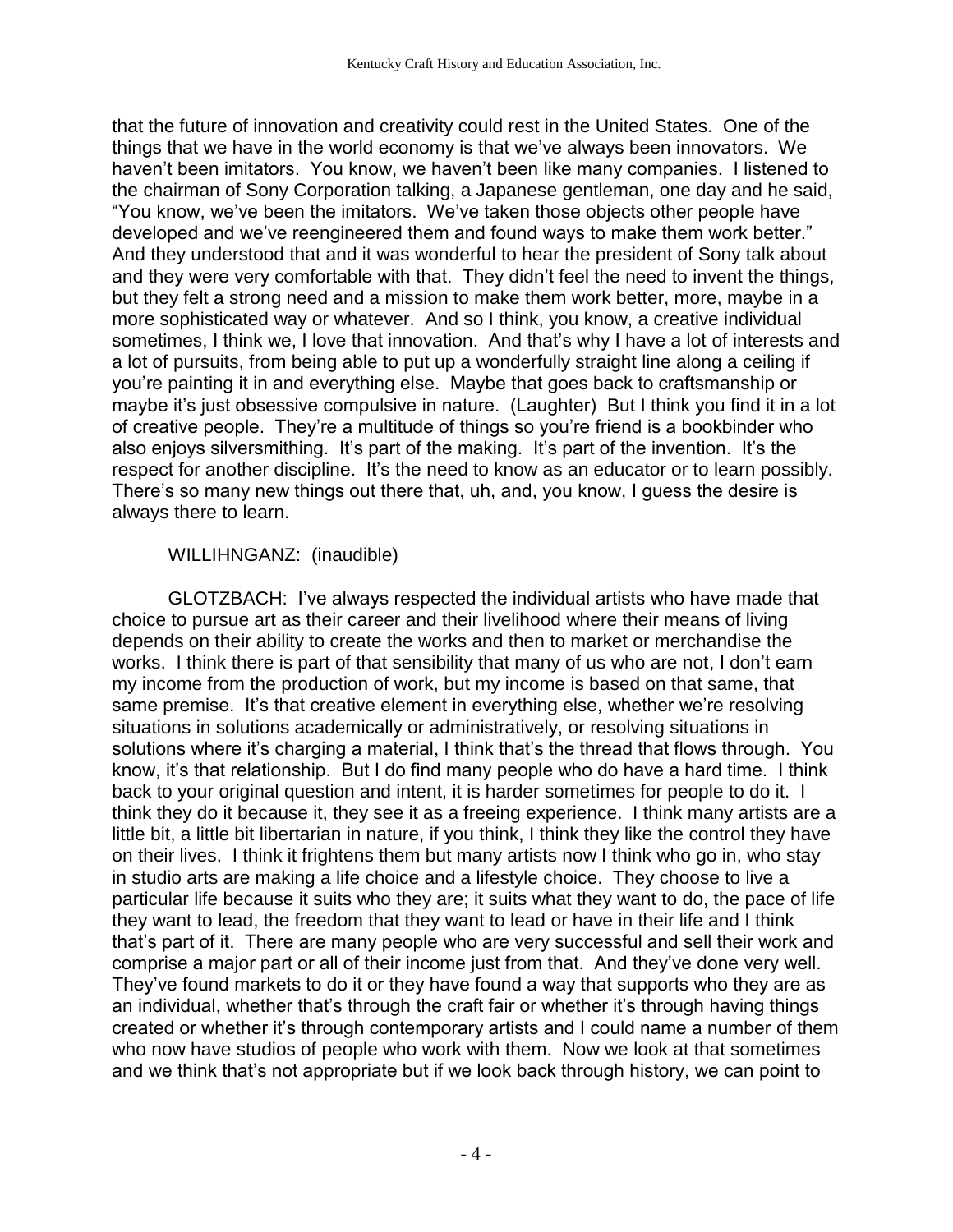Rembrandt or any number of people who are very well respected for what they have done as individual artists but they've had major studios.

WILLIHNGANZ: Yeah, I've heard some criticism from some of the people I've interviewed about people who basically set up factories, artistic factories, and they come in at the start of the day and they look at yesterday's output and they say, "I like that and not that one and this one's good. Put those on the market." And they're disdained if you will for people who don't directly participate in the action creation of their particular art. What do you feel about that?

GLOTZBACH: I have matured, I guess. I don't want to say that it's an immature to comment to say anything other. That's not what I mean. But I guess the older I've gotten and I've looked at things, who am I to say that is an inappropriate way to work. I'm judging their motives and I can't really do that. I do understand where people come from when they say, "Well, you're not touching every item. You're not touching every thing." But you know it can also be a little bit egotistical to think that I have to touch everything, that no one could ever do it as well as I can, that I'm the only one that's a creative individual, that other people can't be a part of my life, can't be a part of my work. And, you know what? As an educator, you know, I hope to have students that are ten times better craftsmen, a hundred times more famous or well known than I am, because that's the measure of a teacher. The measure of a teacher is to open the doors and set the base for the student and to give them the thirst and the learning for knowledge so that they choose to go beyond that. We can't make them learners. We can't help them become learners. You know, I used to go in to class and students would say, "So, what are you going to teach us?" Or, "What are we going to learn this semester?" And I'd say, I really don't know what you're going to learn, I only know what I'm going to teach. And there's where the partnership comes in. Because, so, I look at, in many cases, and I could probably find artists' businesses that I would not agree with some, but I look at the large businesses and say, "Are they offering people the opportunity to move forward in their business. Are they treating them like apprentices and colleagues? Or are they treating them like slaves?" And I do think there are times, now I've had any number of students that have apprenticed with goldsmiths and jewelers and they've gone to open their other practices and I'm very up front with the people going in and I said, "You know, they're probably not going to stay with you forever." My goal is to get them out there. So I try to look at those things in what I say is a non-judgmental way. I don't have a problem with it. I can look at the work and I can say, "Hey, I think this work is sliding in a more commercial, you know, it seems to more about the money, less about the design." You know, that's a valid point and I'm very willing to make that comment.

WILLIHNGANZ: Well, there's always I think a certain conflict between what you can make individually and market and the requirements or the opportunities that exist when you can produce more quicker. And I know countless instances that I've encountered even just with local artists who get bought out or attempted to and I was just talking last week with Walter Cornelius and the (inaudible) and he was talking about the experience of having Bloomingdale's wanting him to produce this incredible number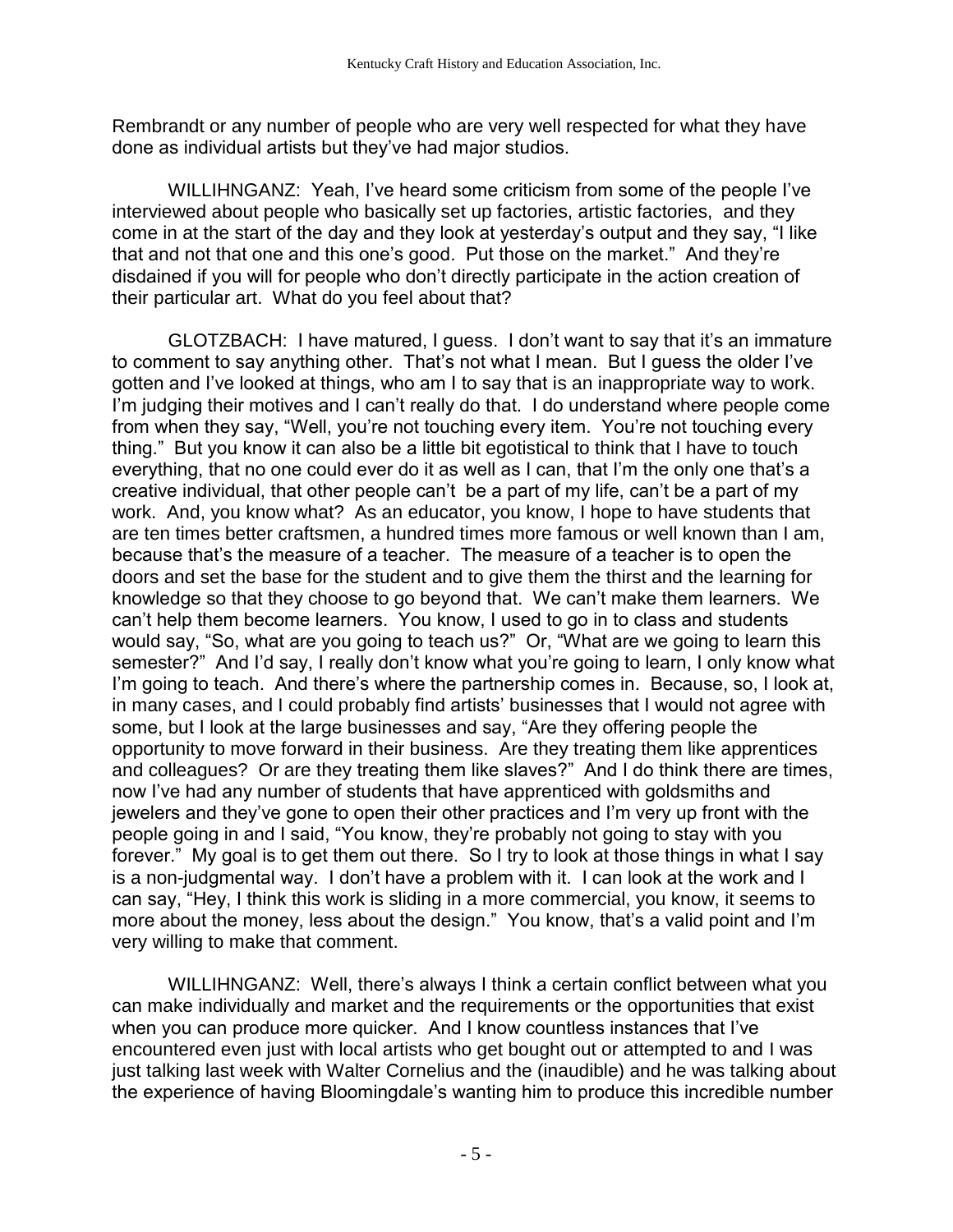of things which would have been huge for them but it would have basically involved them tearing down their structure and building a whole new structure. I mean that would had to change their whole business in order to do that and they weren't willing to make that sort of compromise. At the same time, I've been to Louisville Pottery and talked with those folks who did sort of go in that root and at one time at least were marketing through the malls and were producing much more uniform pieces of a singular design. And even though you can still tell that this is Louisville Pottery, each piece isn't as different as you tend to get through some of the other outlets.

GLOTZBACH: Well, you know, I think there's a, you know as a designer, and I've worked a lot in the last few years and I've become aware of designers and innovators, people who look at the marketplace in a different way. And one of the things from the people that talk about teaching creativity and teaching innovation is looking at the manufacturing place right now and finding ways to insert the artist and the designer into that manufacturing process. You know, IKEA, for better or for worse now in home furnishings, has given people the opportunity to own kind of an upscale item. It's mass produced but there's no question that the design sense is very different than we find in other mass produced items. Is it wrong to want to elevate the design sense of a population who is buying mass produced items? I don't think so. I think it's wonderful to be able to do that. If there is money to be made and it supports a person's family and supports those things, I don't have a problem with that. Always in business things can go wrong. You know, anytime we can be, you know, we can be seduced by the dollar or seduced by the lack of money to say, "Well, I need the pain and suffering to make this worthwhile." And you know, I'm not sure that that, you know, I've never been a fan of the starving artist philosophy, not that I don't respect people that choose that. It's not that. But there are opportunities but we each have to find out what it is that works for ourselves so I hope we have more designers move into these areas. I hope that the cars, the clothing, the furniture, the cups, the paper cups, the things that we don't need to throw away all have the hand of the artist, the designer, the innovator involved with them because I think that's the way we raise and elevate everything. Or we can just say, "I'm not worried about that. I'll leave it up to somebody else." Well, we can't complain about it then if we are willing to let it go and I'm not so willing to let it go anymore. I want to see artists have that involvement. So I think there's a unique opportunity there for us to be able to produce works for architects, for designers, for home. What we need to do is work together to make sure the individuals understand how they access the artists and that's one of my missions right now and probably will be in retirement someday when I decide to step away from higher education, will simple to be that facilitator, make room for those artists who want to stay in studios, who don't enjoy being out there. And I think that's a valid crossover. You know, there are people who do that now but I think there can't be too many of us to make that so what will I do? I'll support the studio artists who want to have that philosophy and lifestyle. And I'll support the architect, the engineer, the homeowner, the interior designer at the other end, because they have a high quality item, uniquely designed, something that's always theirs and I know that everyone's happy along the way and we begin to elevate at everything.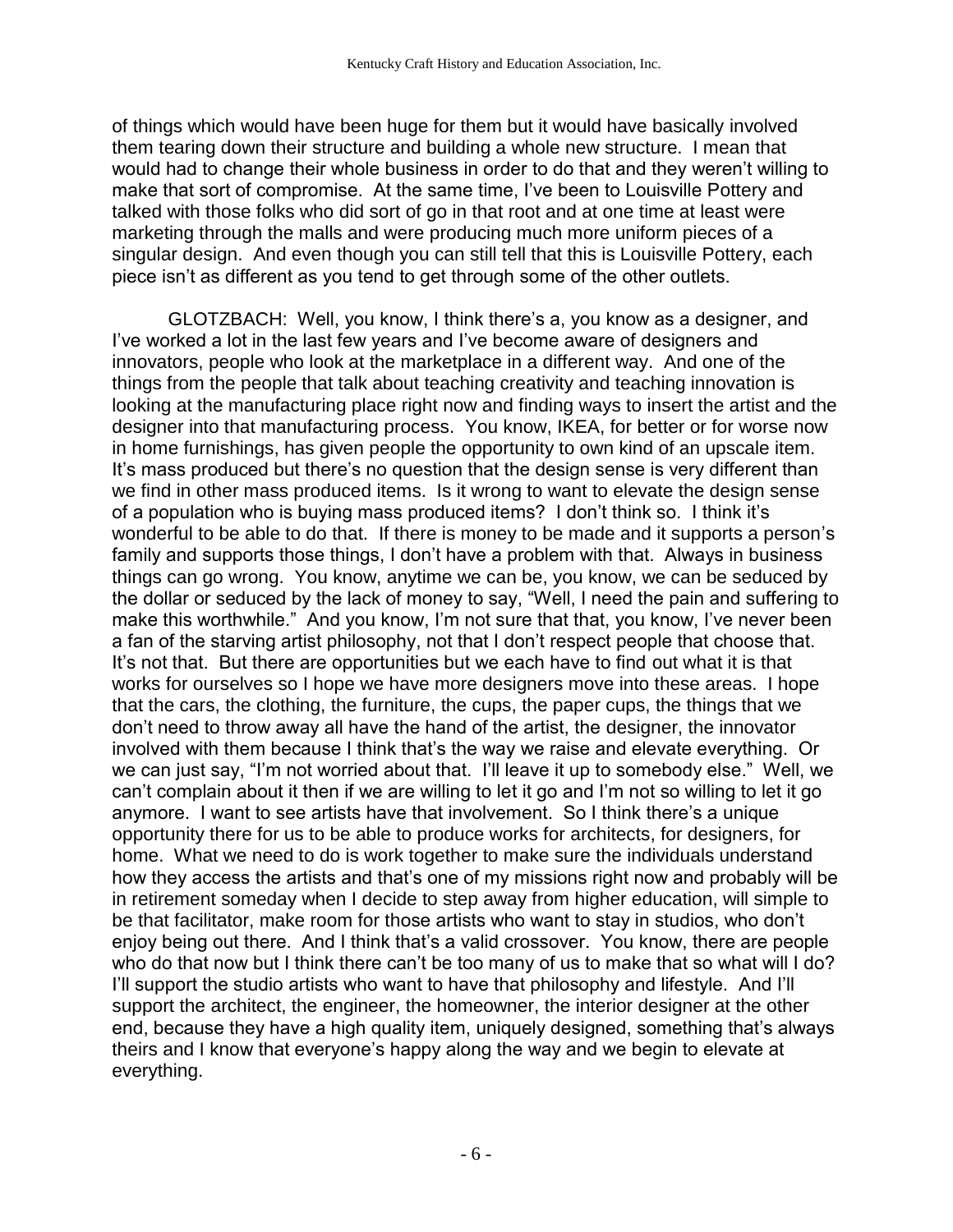WILLIHNGANZ: Now we've been talking mostly about the aesthetics of the decision making. Talk to me a little about other purposes in making art. For instance, making a social commentary, or making a political statement, or sending a message. How do you feel about that and what part of a curriculum, if any, would that be?

GLOTZBACH: Well, I always think it's important, I always have, for students to understand, especially as a jeweler. My first lecture in beginning classes is on jewelry as propaganda. And I talk, I don't use the word jewelry. I start but I only talk about body adornment because we talk about tattoos and we talk about piercings and we talk about scarification and we generally use other cultures because while tattooing is becoming more and more popular, it is a time honored tradition in Japan from, through male lineage in some families where that will be but scarification in many of the, of many of the African peoples has always been there. We can look back through body painting. Any number of what we might consider in our western culture as distorted configurations of things people may do with their bodies and everything. But in those cultures, it's very appropriate. It can be a sign of moving from childhood to adulthood so there's a maturation that's exposed there in that process. It could be in a marriage ceremony. It could be totally spiritual. But we look at those things and we think they are unusual. And then we back up and we talk about the statements, the propaganda statements that we make. You know, why do we wear jewelry? Does those earrings really hold those earlobes on? Does a bracelet keep a wrist intact? Does it guard the wrist from anything? And it's not. You know, it's socio-psychological. It's philosophical in nature. I feel the way I look. If I think I look good, I know that other people will feel the same way which means that I feel good about how I look to other people. So jewelry tends to be, that body adornment tends to be a way to do that and I think art in general has the opportunity to do that. I think it's still a valid tool. I think it's used constantly and always has been. You know, if we study art history, we see from caricatures to cartoons to painters. Having grown up Roman Catholic, and you know, knowing a lot about church history, Pope Gregory, you know, when he settled the differences between the (unintelligible) and the (unintelligible), those two groups of people, you know, around the time of the reformation, who wanted to say these are idols and we shouldn't have them and he said these are works of art who expose us to the lives and the history of the saints and those things and we use them as examples to look up to and say that's the way I need to be. So we've always used art that way. I think it will continue that way. I even like the propaganda that you have in a nicely designed mug that touches your lips in a certain way that when I see it in the morning, I love to have it or people get to the point, "Where's my special mug? Where is it? You know I can't drink coffee out of anything else. No, I can but my goodness . . . " There's a whole environment for me and it becomes part of my routine. And I think art invades our lives that way. I think it can invade as a political element. I think it can invade in social ways and probably it's always good, I think, in that sense. Now that's a long answer to your question and I apologize but being a jeweler, my easiest way was to talk about that way because really what purpose do we have for jewelry?

WILLIHNGANZ: Well, that's a really good question. What purpose do we have for art in general?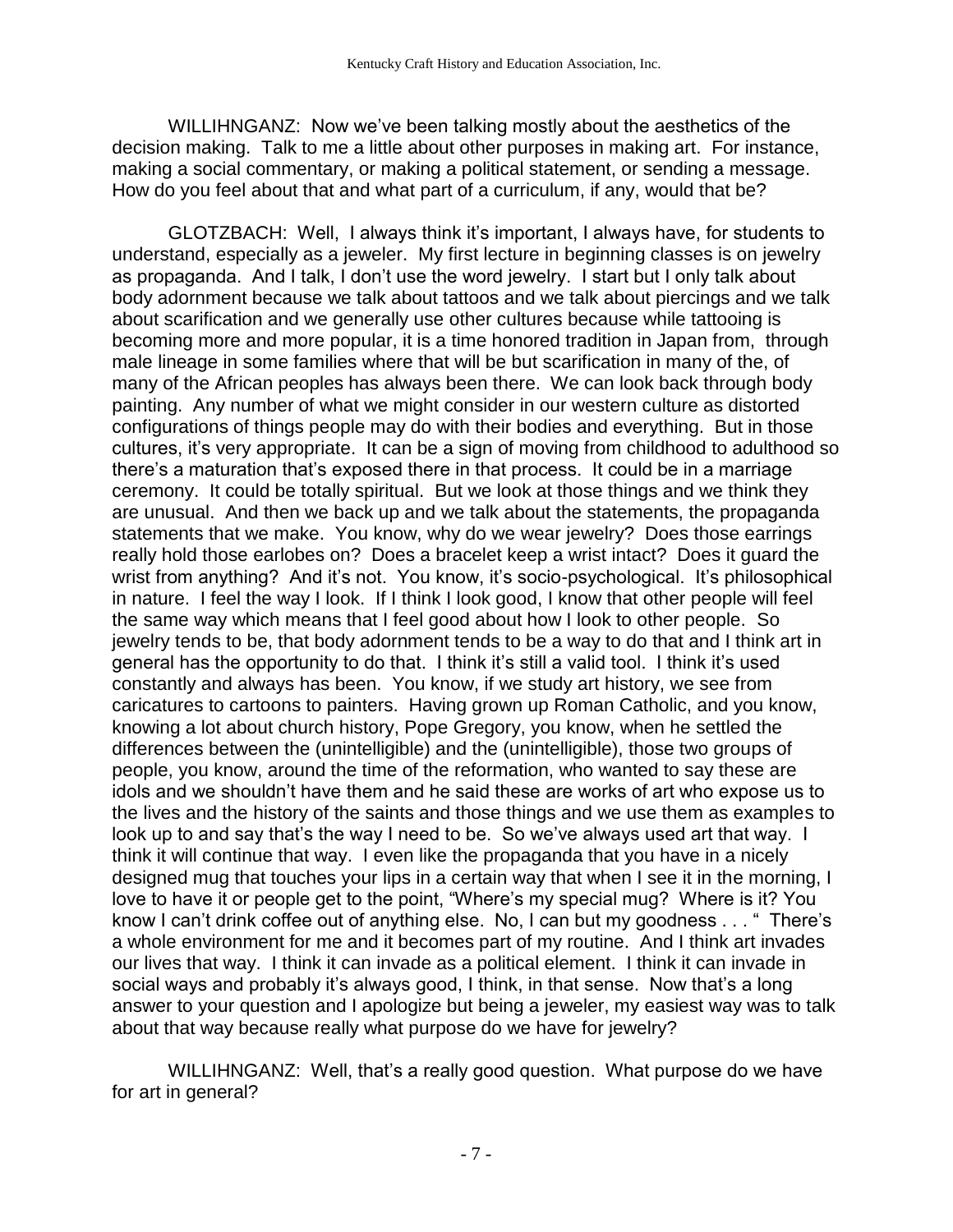GLOTZBACH: Oh, it is. But where would we be without it, the color, the light, the, you know, the, and I look at it a little bit different. I think many people look and say, "Well, I'm not an artist and you're an artist and you make and I don't." And that may be true in a technical sense and in a real sense but I look at those people's lives and the choices they make and they make art in design choices every day. You know, we as individuals make design choices every day. You made one this morning when you put on shirt, pants, you know, that type of thing, belt, shoes, colors, colors, colors. Sometimes people make logical choices that nothing matches but those are choices. They don't call themselves artists; they don't train themselves as artists but we choose colors in our homes. We choose furniture in our homes. We can all argue about whether they made the best choices but artists argue among themselves about each other's work, about whether it works well or not. So I think there is that sensibility in each one of us. Some of us push it to the extreme and we say this is a profession. I want to make a living in these decisions all the time. Other times people say I'll make the decisions but the decisions are a different part of my life and I don't look at them the same way.

WILLIHNGANZ: Do you think . . . I'm just curious here about the whole branding movement and the clothes that have some kind of identification with the manufacturer and all the selling that goes on.

GLOTZBACH: Well, interesting enough, I just came back. The college sent eight of us to a branding and marketing conference in Chicago, and it was a wonderful conference. It was a firm, a consulting firm out of Cedar Rapids, Iowa, who works with higher education entities, and these were colleges and universities from all over the country, that were there…small two year up to four year major universities. And we talked about branding, and we talked about what that meant. And, some of it had to do with a name but most of it didn't. Most of it had to do with finding that unique way to tell people who you are. It had to go beyond the name. Now we use names, not names of branded. When we say Harvard, we think of incredible education, we think of business, we think of medical school, we think of those individuals who are highly paid because they graduated from Harvard. The same thing with Yale, Princeton. When we think of Eastern Kentucky University, University of Louisville, Berea College, the community college system, we have a brand that develops, and I think it's important for us as artists to develop our brand. But a brand tends to be a trail. I used to tell my students, if you're going to leave a trail, and people will know you by the trail you leave, be careful of the trail that you leave. And that trail is everything that you have left behind, and who you are. It's the history of who you've been, whether it's relating to craftsmanship or whether it relates to design, or how you work with other people, or the works that you do. Every single piece then, is important. Craftsmanship is always important. It's not important sometimes and less important others; it's always important, because it's part of your trail. It's a part of that unique thing. And I think for an artist, part of that is branding. Um, I'm not a big one to necessarily have it all over, emblazoned on everything, because I think that the brand that you leave is not so much about an, it's not so much about the name. The name recognition comes from other things, from who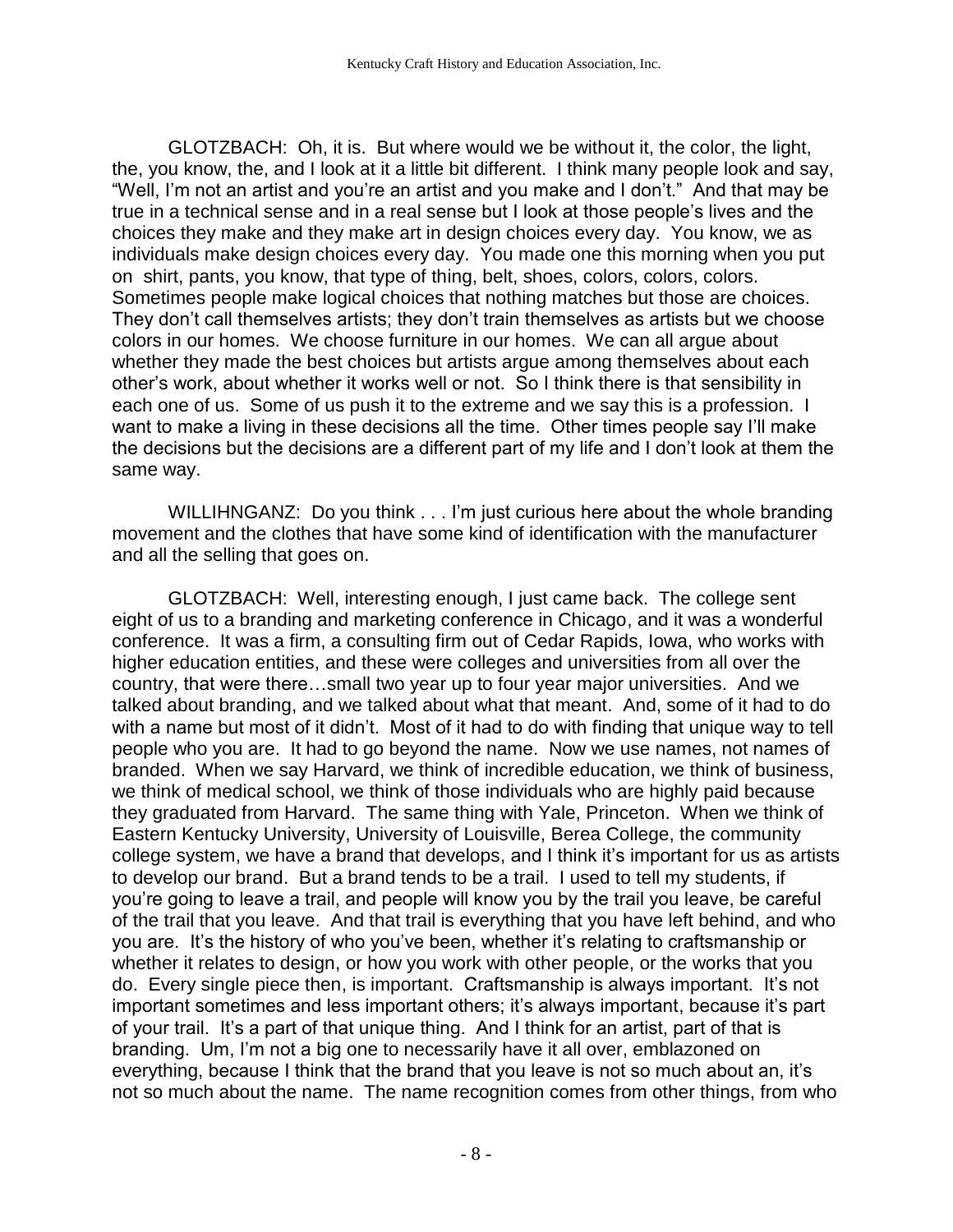you are as an individual, maybe from the work that you create. But, I think it has to do with how you serve people in other ways. Now I mean, I'm getting a little philosophical here in that, but I think that's were branding comes in. I think it's important for artists to brand themselves. You know, in fact, we, I've listened to artists talk about branding. One of the recommendations they made is just show up. Be everywhere. Be everywhere. Let people see you. Introduce yourself to people. You don't have to espouse who you are, what you do. Just be there. Support, unite. Be a part of things. Volunteer. Do what you can to get your name out there. People will start to know you simply because they see you. You can make yourself a brand. I think people have done that in many walks of life, you know. I can think of many who didn't try. Mother Theresa made herself a brand. When you think of Mother Theresa now, you think of compassion, caring, service, all those things. We don't wear Mother Theresa t-shirts or support the Mother . . . but she branded herself by the service that she created. I think artists can brand themselves with high quality work, good craftsmanship, and that type of thing. And, but again, it's part of what they've done. You have to do it first, and you start to leave it. University of Louisville, Berea College, University of Kentucky have branded themselves in very different ways, and we look at unique ways to do that, and different ways to talk about that. But, it generally comes done to, I think, the touch points, how we touch other people's lives. Every way we do it is part of the brand, and part of who we are. And, I think we need to look more at those touch points. You know, where are they?

WILLIHNGANZ: Now how long have you been in Kentucky?

GLOTZBACH: Since 1981, well 1980. We came in the fall of 1980 from upstate New York, where I was teaching. I moved there after graduate school, was there three years. And had started a position at Eastern Kentucky University, and left EKU in 2001 to accept a position with the community college system, developing the new Kentucky School of Craft as part of Hazard Community and Technical College, which is a two year program specifically directed toward technique, design and business. Those students who would want to go into the craft disciplines as careers, need business skills. They need to understand branding, promotion. They need to understand why marketing is important. They need to understand why good design and craftsmanship are essential. So it's a mixture of all of those elements together, as well as understanding how to contact galleries, how to write a resume, how to write a press release, you know, all of those things together. There are two programs open there right now, because I left the community college system after six years, to accept a position at Berea College, directing the craft program there. I've just completed my first year there. So you know, I've spent my professional life, except for three years, you know, in Kentucky. So for the last, is it thirty years now, from '80 to close to thirty years of it in Kentucky.

WILLIHNGANZ: Well, it's interesting to me, your root has been through obviously education, but at the same time I'm sure you're been involved with various art associations and guilds and organizations. Maybe you could talk a little about your history in those areas.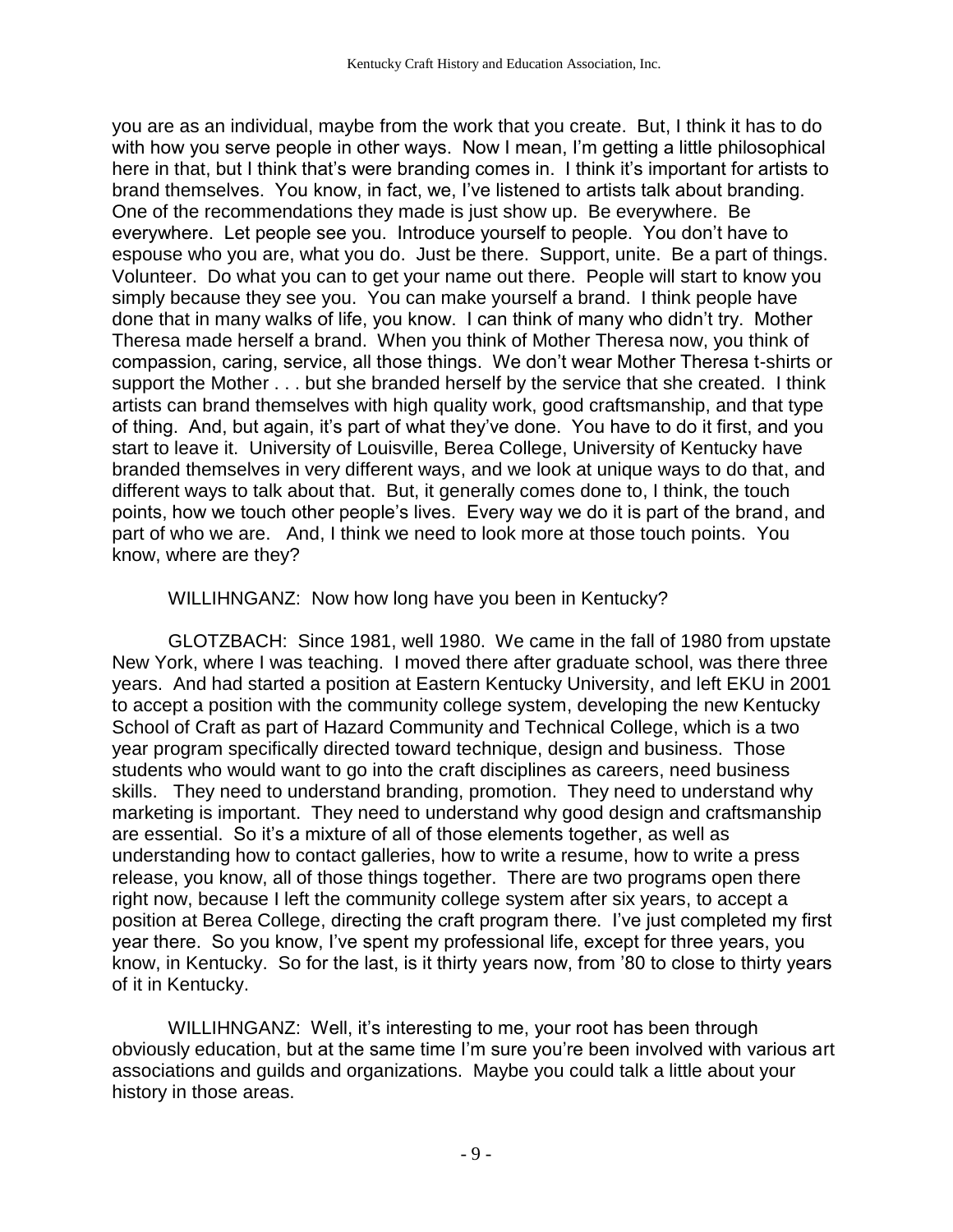GLOTZBACH: Well, you know, I have served on the Board of the Kentucky Guild of Artisan Craftsman, and I was…served as treasurer of the organization for three years, and at a time when the organization was going through some changes, and you know, we worked for hard…and I think the membership worked very hard to create a very viable organization, and that was in the late '90's. You know, just about that time, early 2000, in that area. You know, I serve, still serve on the Board of the Craft Organization Development Association, which is a national organization of leadership from either galleries, university programs, art schools, art centers. It is art leadership in organization, from state organizations, that serve large constituencies of people, and that is basically North America. That's the U.S. and Canada. I've served on the board of that organization for, I guess, three or four years now, and I currently serve as secretary to the organization. You know, when I was at E.K.U., I worked with the Center for Economic Development Entrepreneurship and Technology (CEDET), and had the good fortune of being involved in the beginning development of the Artisan Center in Berea, the KAHT Trails that the, you know, the website that has a unique offering online, for people to come to Kentucky with their computer, and to look and find various ways and methods to move from studio to studio. And then to be able to work with a national board that was put together by one of the presidents from the community college system, to look at developing the Kentucky School of Craft, and then actually ended applying for the director's position…served as the director of the school, and then an academic dean within that organization. So, I think at some point, after about eighteen years in Kentucky, you know, I decided, you know, I want to find some ways to give back, if I have something to give, and one of those ways maybe was to help other people develop unique things. So, I still serve on the Board of Kentucky Appalachian Artisan Center in Hindman, Kentucky, which is a community development, and arts related development there, which has developed student *[unintelligible]*, students coming out of the school of craft, as well as a residency program now for artists, has a gallery space, has a wonderful café and is developing more spaces. So, it's a community that's redeveloping itself as an arts center, that type of thing. So, those are wonderful opportunities, I think, to give back both nationally and regionally, and I probably look to do that for the rest of my life, God willing alone, the rest of my life.

WILLIHNGANZ: Have you been involved with the Southern Highlands Guild at all?

GLOTZBACH: I haven't directly been involved with Southern Highlands, even though Berea College and the craft program were instrumental in the beginning of the Southern Highlands Guild when that started, so I know it. Berea College has always been associated with it. We attend the fairs every year as a participant. I'm not a juried member of the organization. I have never chosen to take that step, but it's a wonderful thing. I've spoken at their meetings, and had an opportunity to meet a number of people, and want to continue to support that as well.

WILLIHNGANZ: Now, we're looking at basically developing a whole history here, of how the crafts have developed in this city, or in this state and region, really, and part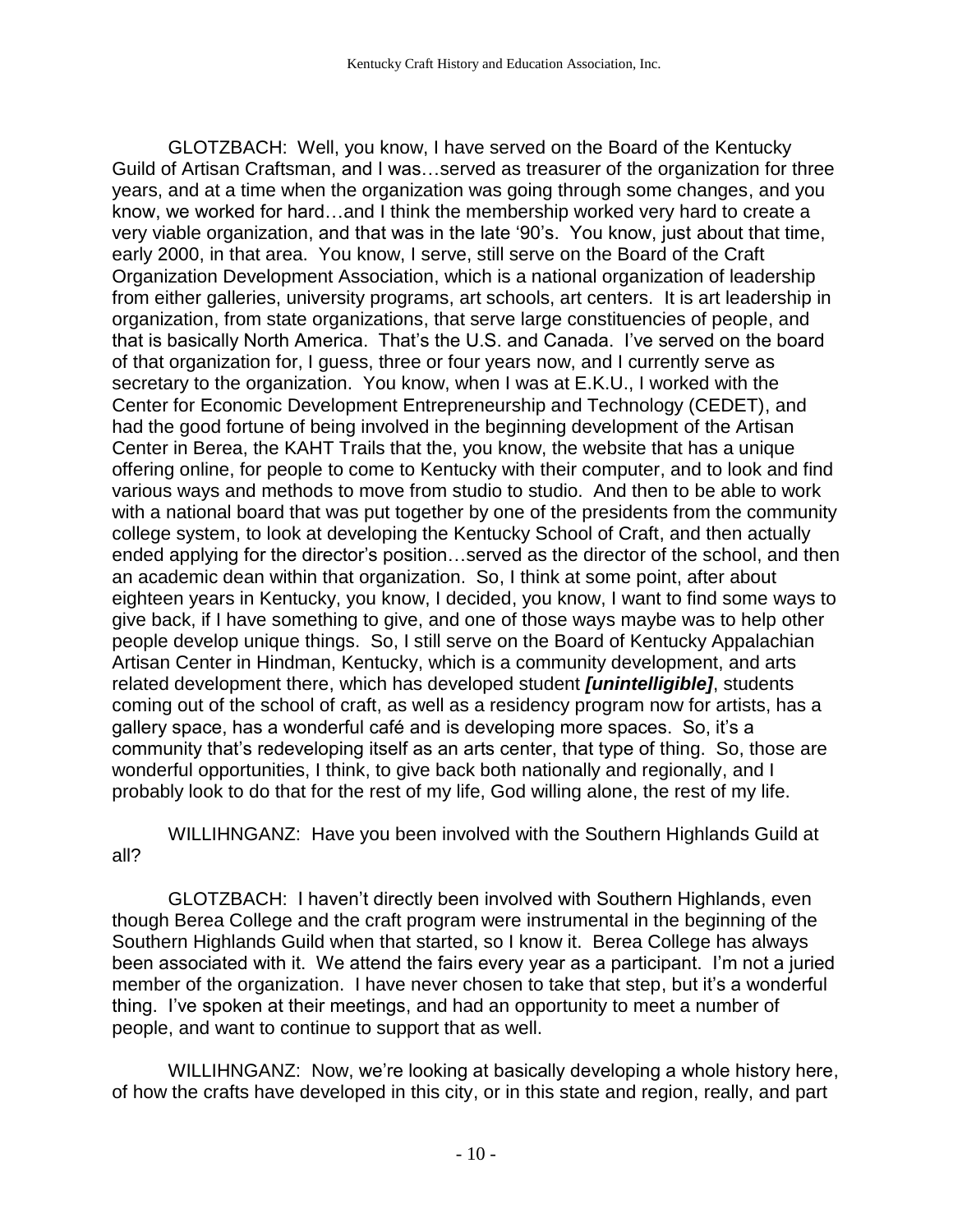of what I'm trying to do is document the history of the folks that,. There's been quite a growth and development over the years, with the start of the guild in the '60's, and the Southern Highlands actually, before that, and development of *[unintelligible]* and various outlets for artists. What do you see as the history of these, in terms of, how has it gone up and down, and where do you see it at right now, in terms of supporting artists and their work?

GLOTZBACH: Well, there's no doubt if you look nationwide, and I think any time that you have an opportunity to serve at a national organization which I have now, that Kentucky is looked upon as…and I think Kentucky and North Carolina are two states that get picked out a lot. They lead the country in support of the arts and craft disciplines. I think that's very evident when people understand what's going on here. When you look at North Carolina with what's going on there in many cases, that those two states have made an effort. In fact, Kentucky has dedicated a community in Berea, the arts and crafts capitol of the state. We look at the research that was done over the past few years, have found the arts and crafts in Kentucky to be the first, the third largest generator of revenue behind agriculture and automotive. And agriculture, of course, includes horse racing and every thing else. So, when you look at tourism in Kentucky, and the arts are part of that tourism, it's very, very important. That didn't happen overnight. That history has been present in Kentucky since, you know, way before the Guild and everything else. We can look at Berea College in that way. And the fact that in 1855, when that college started, some of those things were already starting to percolate. In the late 1800's, early 1900's, when the craft program started there, it was very evident that all of that already existed in Kentucky. It didn't come because of Berea College, but it was a college that chose to preserve that. If you look at Western Kentucky University, that's one of the best folklore programs in the United States. Well, why would it be located in Kentucky? That's because the traditions and the history are here. I think we stand out, as I said, along with a couple other states, as probably the best examples of how to preserve that. We have strong organizations from the Guild to the Kentucky Museum of Arts and Crafts to the, you know, the history at the state level. The way we support history in general. And I think we find ways in Kentucky to support artisan crafts that other states only wish. With the craft marketing program that's developed over the years, with the big market in Louisville. You know, the addition of all the performing artists that have come in, the programs that the arts council have created for them. It's just a unique opportunity right now in Kentucky. The Artisan Center at Berea, the Kentucky School of Craft in Hindman, the other small community organizations. It's not that it's not happening in other parts of the country, because it is at a national level, but we, I think, served as an example for many other states in the United States, as what can be accomplished when a state, from the bottom up and the top down, agree that this is important to us. We've lived quilting in our homes in Kentucky. We've lived traditional furniture making. We've lived canning. You know, we lived food produce. It's been a rural economy in Kentucky. So, it's not disassociated with who we are. There have been wonderful silversmithing firms from the late 1700's in, you know, in Louisville, Cincinnati, Lexington. You know, the larger metropolitan areas, where people could actually afford to purchase silverware and everything else. So, I think no matter where you look, whether you're looking at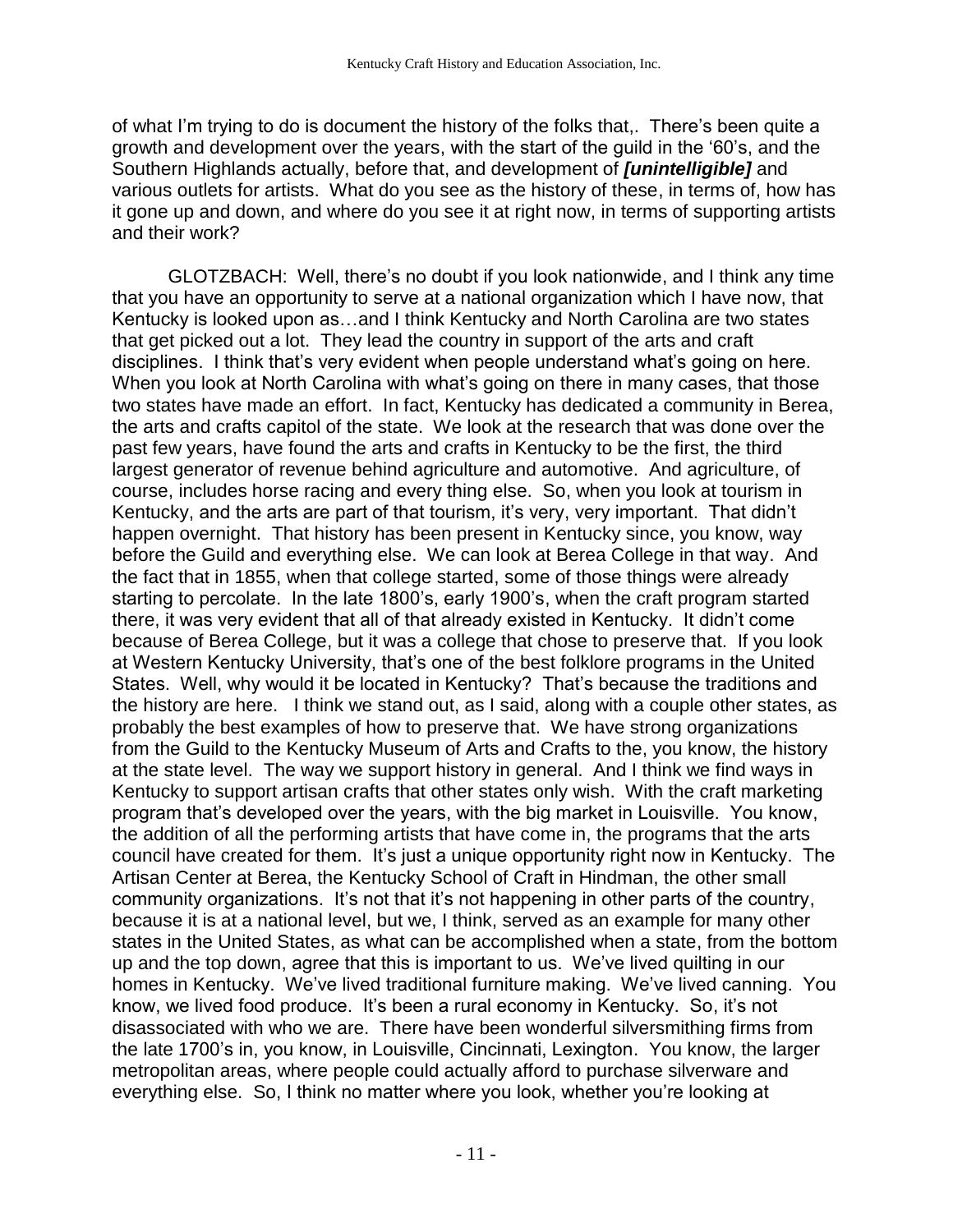painting, whether we're talking about the craft disciplines here, when you look at the crafts, my goodness, where are you going to find a richer state? You know, I will exclude some of the other states right now. Where do you find a richer state than Kentucky? So I think the organizations that are here, the Guild and everything...we have to preserve that history. We have to preserve the inner connection between them and other organizations, the Southern Highlands Guild, what's happened in other states. Nationally now, you find many new things that are happening. They are looking at Kentucky, you know. So, I think the history, in the future, is going to be even richer when you see other states saying, "Well, we look to Kentucky for the example." Or, "When did you look?" Well, around 2000 or so, we started looking at that, and we started to develop our programs. So, our future history is going to be as rich as the past is, whether it's instrument making, whether it's wonderful glass blowing, you know, because Kentucky is becoming a glass center. Whether it's traditional folk work that's being produced, or whether it's all the myriad of young artists that are coming out, who are mixing materials and finding ways to create pieces from unique combinations of non traditional materials, putting those together. So, I think there's not too much that we can do. We will have to continue to do more *[unintelligible]* to preserve that. And it's the individuals. We need to be able to talk about who are they. What was their connection with what was going on, both in preserving the work, but I think preserving their words and their thoughts and everything else. I think one of the things we're going to do with the Kentucky Craft History and Education Association, which is a new entity that is developing right now in preserving this history, is we're going to talk more to artists about preserving their writings. I know artists keep journals, but what a wonderful way to chronicle a life. And I think many of us, again, we don't look at branding as important as artists. We think well, "How is this a brand"? You know, sadly, sometimes that brand takes place after we're gone, if we've left a trail. And, you know, if we can encourage people to do that. "Well, I'm not that important." Don't say that, that's part of branding. You are important. You have something to say. You have a place there, and we need to be able to record that, but we need your help. And so, I think part of this is going to be encouraging people to keep accurate good records of who they are, not just by their work but what they think, how they got there, and maybe who they encountered along the way. You know, the one thing I always remember was in my senior seminar in undergraduate school, when the then chairman of the department said to us, he said, "Be careful with the people around you that you are in school with. Get to know who they are. Respect them. Understand their work," he says, "because at some point in time each of you might be able to say, I sat next to him in my senior seminar class. I was in a freshman painting class with him." And, he went on to tell us a story about having a unique set of prints under his bed at home, in a nice case, because he simply happened to be in school, you know, at that time, with some very well known people. And, I will hesitate to mention that name right now, but it was, it made a lot of sense.

WILLIHNGANZ: Tell me something. Berea College doesn't get any support from the state. Is that correct or do they get . . . .?

GLOTZBACH: Berea College is a private institution, but colleges and universities throughout the country, private or public, have access to federal funds but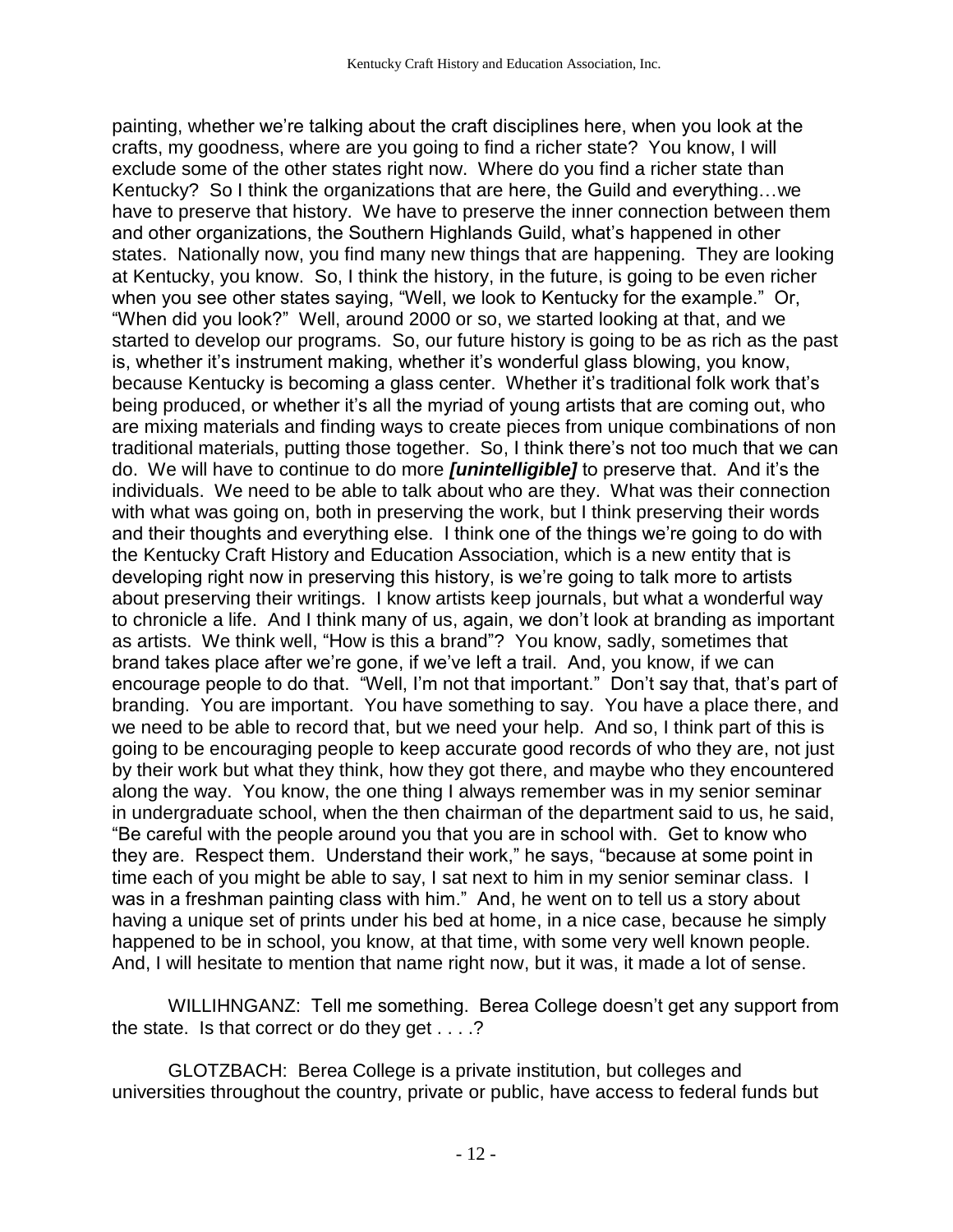that's not to the college. That's to the students, so Pell grants, those types of things come to students, and they support the education of those students. And so, if we talked about federal dollars, or work study dollars, or those types of things, that would be the involvement. But, no, they are not supported by the state or the federal government in any direct way. The students get the support, but any U.S. citizen has access to that support.

WILLIHNGANZ: I was just interested, because in Kentucky we've had basically wavering levels of financial support, that's come through the government for the arts, and arts development. And at times, for instance, when that Guild began, there was an enormous push, and they got the train going, which marshaled a lot of the resources, and brought whole new experiences to rural people who had no conception that what they were doing day to day was actually art creation. And, that support fell off after about seven years or so, and the train ground to a halt, sadly. But, there have been other pushes for various things. When John Y. Brown was in the Governor's chair, there was a big movement, partially because of Phyllis George. And, how do you see the right now, in terms of the support we have, and is that going to play an important part in the development of arts and crafts in this state in the future?

GLOTZBACH: I think it always will. I think Kentucky has, and I'm going to not pin it on an administration. I think it might be unfairly…might be unfair to characterize any particular republican or democratic administration as supportive or non-supportive, because the years I've spent in Kentucky…when I look back, every administration has supported in various ways. We can always pick and choose and say, "Well, I like this support better," or "it was better here." But, we have to take everything in context, I think, when we do that. So, I think the support has always been there in Kentucky, but you are right. I think there have been times when the support has been more direct or more focused. And then in many cases, organizations, I think there's an onus on all of us as organizations, to make sure that we are viable, and that may be from a management standpoint. It may be from an engagement standpoint. Do we engage the public? Do we engage our membership in that type of way? But, I think it's going to be important in Kentucky for the state to make that commitment, because the arts and the crafts, those disciplines, the creative disciplines…and I will include all of the performing arts and everything in Kentucky, are so, so important to this state. It's one of the reasons that people come to Kentucky, to enjoy the country music, the bluegrass music, to enjoy the traditional dancing, to enjoy the symphonies. You know, to enjoy the plays that they go to here, to enjoy the craft programs that are here. To enjoy the arts, the fine arts programs that are here, the educational institutions, you know. The support that the museums at U of L and U.K. give, the support that Berea College has always given to the crafts with their craft program, all the way down through community involvement. So, I think that the state needs to understand the focus of that. And I think it's going to be important along the way, for organizations make themselves good partners. That's where I think our onus comes in. Are we an entity that the state can partner with? And I think that's important. It doesn't matter. It's any person who has to award money, wants to know that the greatest number of people are going to benefit from these dollars, and that the money is going to be used wisely. And that's, I think,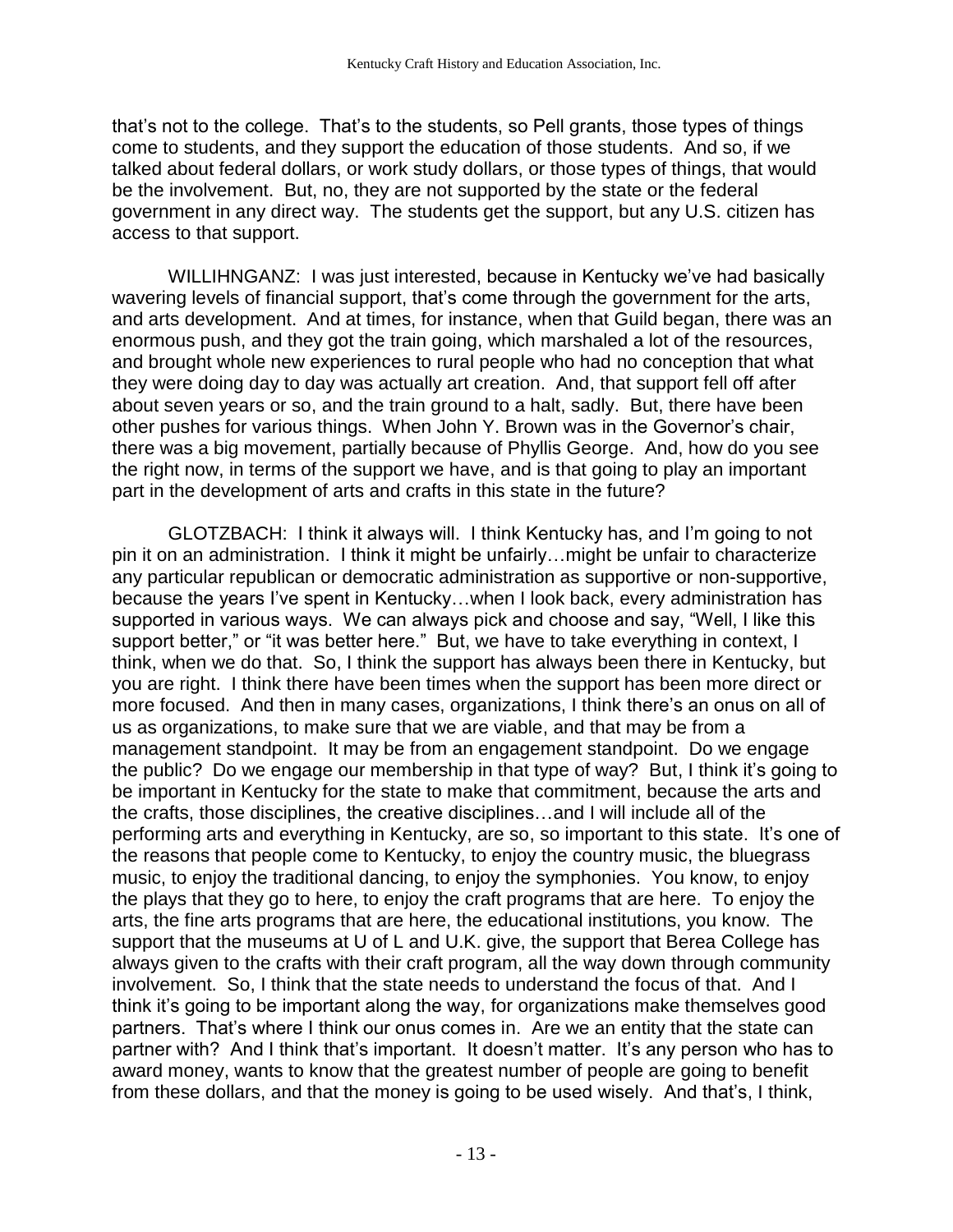something, when we go into a grant proposal as an organization to the state, we work together. The onus is on us out front to say, "Yes, we are and this is how we are." And I think, the onus is on the state, too, to work to make more and more funding available to them, or to find ways. And, I know that the Kentucky Arts Council…I just attended a meeting last week with them. They are very concerned now about the support that they can give. The entities of higher education in this state, the colleges and the universities, what can they do to support the students in their education pursuits? Are there programs that involve money or not money? What can we do? And it was a wonderful day long conversation between the Arts Council leadership and representatives from the universities there, talking about a variety of things, from internships to programs, to the Al Smith Awards, to emerging artists awards that can reach down at the undergraduate level, and encourage people to pursue careers in the arts, to show them that there is viability. And, I think that's where I want the state involved. I want the state to talk about the arts as importantly as they do math and science…as importantly as they do the agriculture, automotive technology…any of the new technology, because the arts involve innovation. They involve creativity. And, if you read any of the books out there, whether or not you want to agree with Daniel Pink and Richard Florida and all the other people that have written, the creative economies and creative places are very, very important. Lexington now is looking at Austin as a model. And, Austin, Texas has that reputation as one of the cities along with Boston, San Francisco, some other places, drawing these young professionals and everything else. Kentucky's got everything it needs, but we need to look at all those things, and we need to value them. And the arts are the one thing we need to value.

WILLIHNGANZ: Marilyn Moosnick made an interesting point yesterday, which really struck me. She said that we've had a different support style or basic structure in Lexington, and in Louisville. And in Louisville, you've had major corporate support for the arts with the development of the fund for the arts, big business for Brown Foreman, and through Owsley Frasier, and a lot of other people, getting up the orchestra, the ballet, the performing arts. And then in Lexington, you had a lot of smaller art associations, formed by artists themselves, and it's given you a different quality and flavor of organization. And, the real corporate support in Lexington has been horse money, largely, which has gone to corporate trips to *[unintelligible],* and taken it out of state, as opposed to fostering a community of support for the development of arts and crafts in this area. Can you comment on that and do you think that's valid? What do we do to resolve that?

GLOTZBACH: Well, I think, if you look nationally right now, and let me step into this. If you look nationally at what's going on with young groups of students in social communities, you can take that social community back to the internet, and you can say that Facebook and MySpace are social communities, and they are. As colleges and universities, we talk about ways to access that, and engage the student at that level, because it's one of the levels that when you are branding yourself. You have to get your brand there as well. But, if we look at the crafts and the arts, you know, as we look at the crafts at a national level, we see great numbers of young professionals and individuals who are drawn to the arts, because the community and the socialization.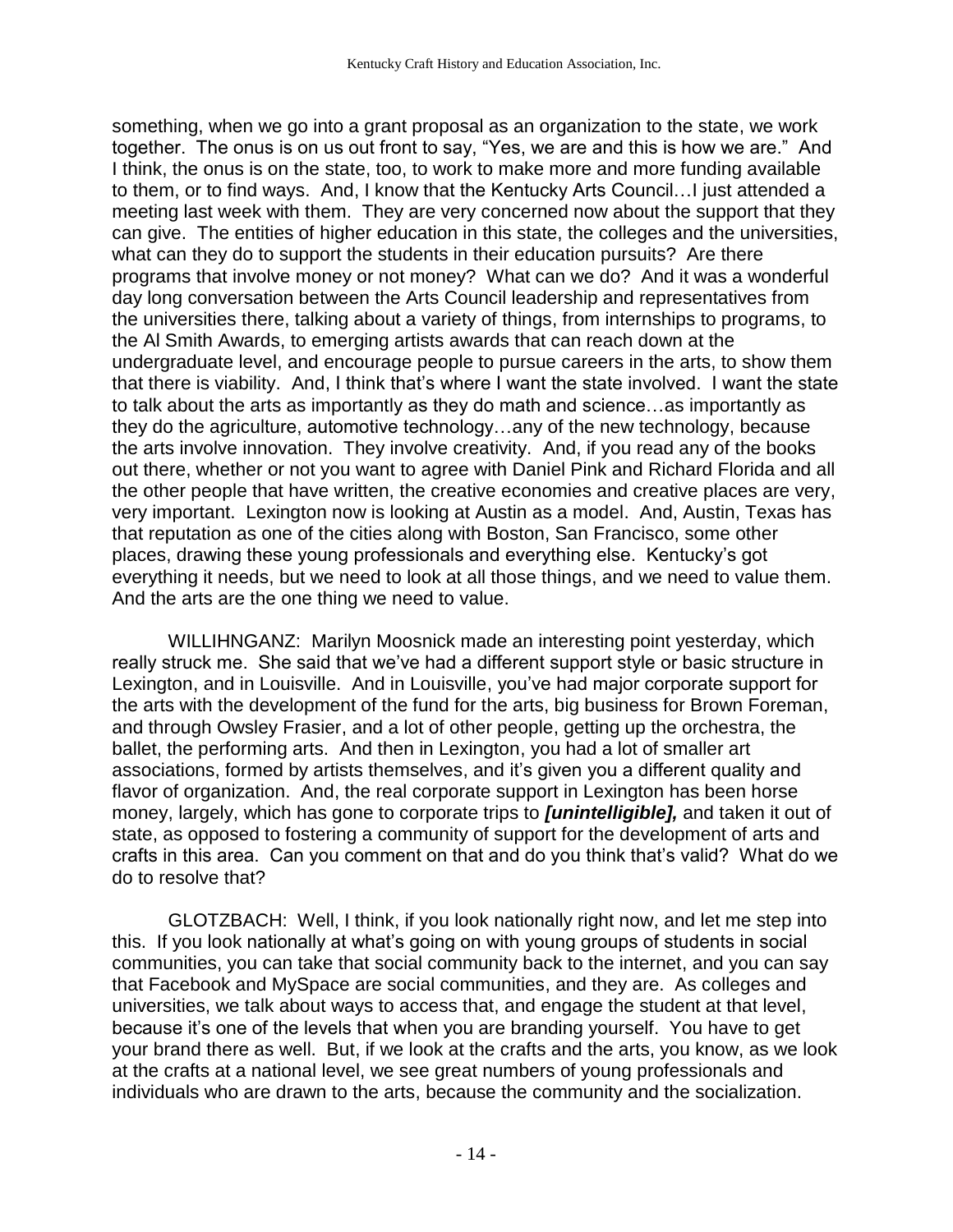Now it's always been there. The arts have always been a social thing. Crafts people especially have gotten together in units. You know, we have groups of people, the metalsmiths, the ceramists, the glass blowers, you know. They all have professional organizations. As groups they come together. But, we tend to do it in our communities. It's as though we are reclaiming some of the heart and soul of the U.S., which is that community. We want to feel part of something, and we feel closer to groups of people that think like we do or live like we do. If you go to the mountains in Southeastern Kentucky or Virginia, one of the things was, is the mountains kept us separated, so the little hollows people looked after each other, and they became small towns, and they didn't really like the people in the other hollow, only because they didn't know them. You know, we have to protect our own. So, I think the arts get together, and they do that in like minded ways. So the social part of that, I think, is what spawns itself, even in larger…I look at Lexington, and I look again at what's happening in Austin and some of the craft areas, and you see these small pockets of crafts there. I think both of them have the bigger sponsorship and everything, but it does present a different character. Here we have individuals who want to get together, because we all think alike and together, you know…we know as a group we have a different voice and everything, but if we can't get it done here, we'll find a way to get it done at this level. We'll do it. And so it's more of a community spirit. I think it exists in large metropolitan areas. I think it exists in small towns. I think in both places, it is successful and unsuccessful for all the same reasons. How do you keep people engaged? But your question, I think, is well made. You know, we do have a different sensibility when it's corporate dollars. I think one of the things I like to see corporations do, is to look at the variety of people that they affect with the dollars. Make sure that their support is for the opera and the symphony, but make sure their support also is for smaller venues, where people don't feel excluded. You know, are they community efforts that they can get involved in? Now, well that can be a dangerous thing for an organization. How do you pick and choose in a small .. . ? You know, it's easier to stay at this level. You know, it's easier here, because, well, everybody likes the symphony, but we serve all these people. But, if I'm coming down into, you know, Butchertown, you know, in Louisville, and I'm looking at that. Well, that a small, now we're talking about a community. We're talking about neighborhoods. But that's where you see these social areas existing. You know, you look at Louisville as an example, you know the Mellwood Center that's there. You know, you look at Lexington, you know what's happening with the downtown revitalization. You look at small towns like Hindman, which is developing their downtown. Berea, Richmond, which I know…I heard somebody from another part of the state of Kentucky say the Richmond Area Arts Council was one of the most dynamic arts councils they could name in the state of Kentucky. I thought, "What a great thing for Richmond to have someone say that about them, from another city, who also had an arts council". That I think is where it is. At the community level, I think it's very important. And then, I think the state and both the major corporate levels. But, I think you're right. There's a richness that I like about Lexington, at that level of being in the community, but I think there are also the people that do have the money, that need to look at ways to keep it here. And, I do think some of it leaves, you know. So, I agree with what you are saying. I mean, you didn't pose a, you know…ask me to agree or disagree, but I do think it is different, you know. But, I really think the soul of some of it